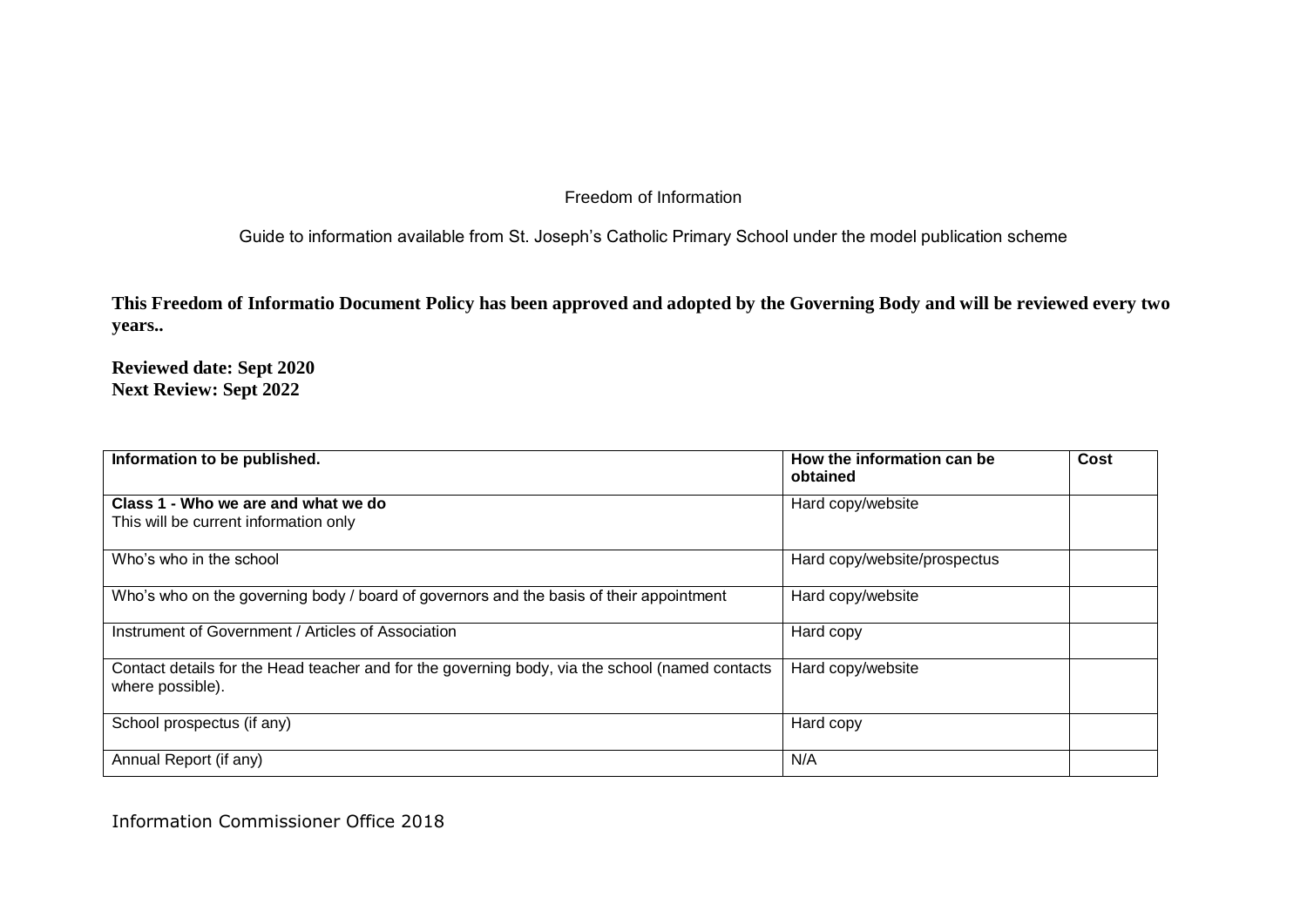# Guide to information available from St. Joseph's Catholic Primary School under the model publication scheme

| Staffing structure                                                                                                                                                                                                                | Hard copy         |  |
|-----------------------------------------------------------------------------------------------------------------------------------------------------------------------------------------------------------------------------------|-------------------|--|
| School session times and term dates                                                                                                                                                                                               | Hard copy/website |  |
| Address of school and contact details, including email address.                                                                                                                                                                   | Hard copy/website |  |
| Class 2 - What we spend and how we spend it<br>(Financial information relating to projected and actual income and expenditure, procurement,<br>contracts and financial audit)<br>Current and previous financial year as a minimum | Hard copy         |  |
| Annual budget plan and financial statements                                                                                                                                                                                       | Hard copy         |  |
| Capital funding                                                                                                                                                                                                                   | Hard copy         |  |
| Financial audit reports                                                                                                                                                                                                           | Hard copy         |  |
| Details of expenditure items over £2000 - published at least annually but at a more frequent<br>quarterly or six-monthly interval where practical.                                                                                | Hard copy         |  |
| Procurement and contracts the school has entered into, or information relating to / a link to<br>information held by an organisation which has done so on its behalf (for example, a local<br>authority or diocese).              | Hard copy         |  |
| Pay policy                                                                                                                                                                                                                        | Hard copy         |  |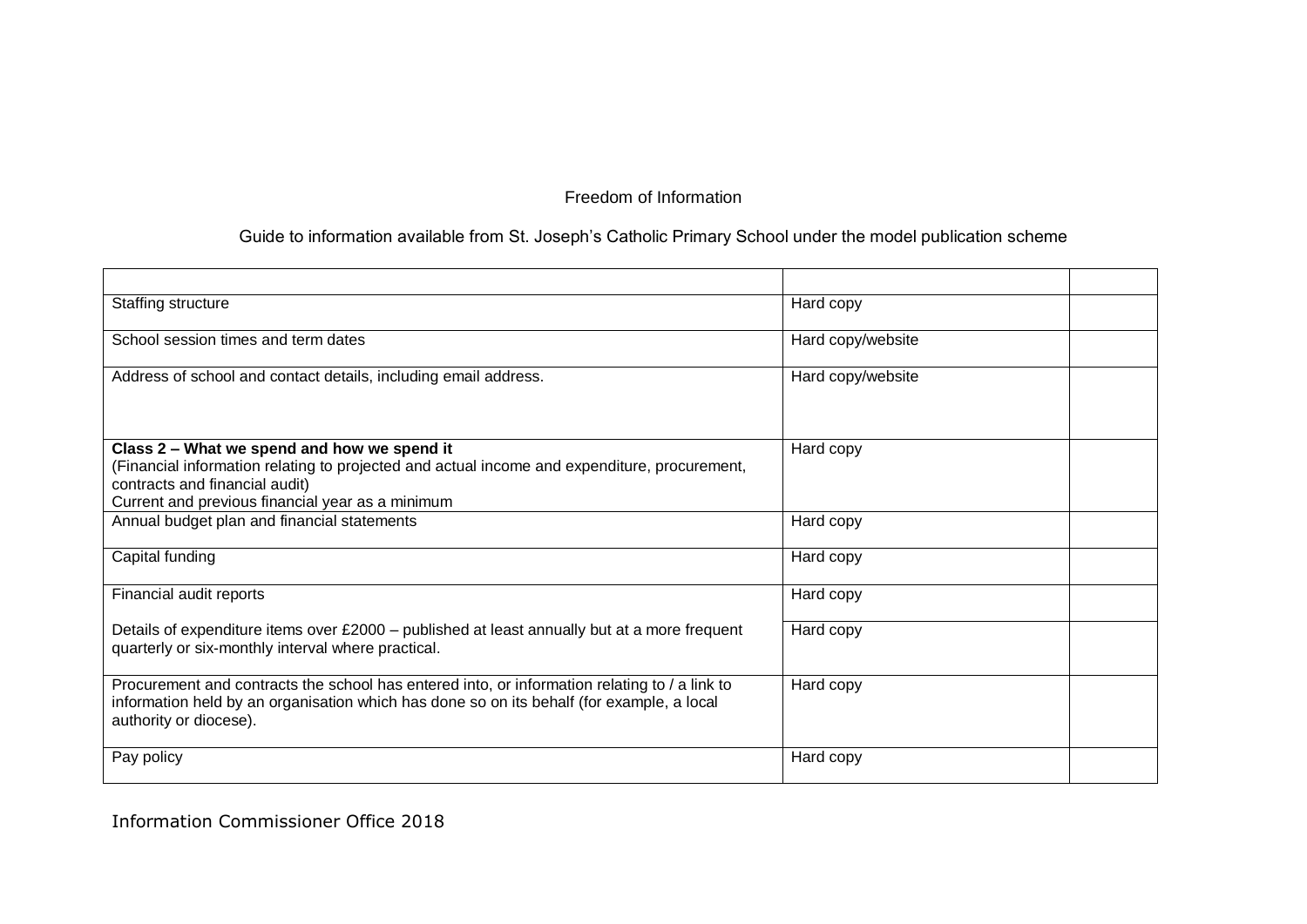# Guide to information available from St. Joseph's Catholic Primary School under the model publication scheme

| Staff allowances and expenses that can be incurred or claimed, with totals paid to individual<br>senior staff members (Senior Leadership Team or equivalent, whose basic actual salary is at<br>least £60,000 per annum) by reference to categories. | Hard copy          |  |
|------------------------------------------------------------------------------------------------------------------------------------------------------------------------------------------------------------------------------------------------------|--------------------|--|
| Staffing, pay and grading structure. As a minimum the pay information should include salaries<br>for senior staff (Senior Leadership Team or equivalent as above) in bands of £10,000; for more<br>junior posts, by salary range.                    | Hard copy          |  |
| Governors' allowances that can be incurred or claimed, and a record of total payments made to<br>individual governors.                                                                                                                               | Hard copy          |  |
| Class 3 - What our priorities are and how we are doing                                                                                                                                                                                               | Hard copy/website  |  |
| (Strategies and plans, performance indicators, audits, inspections and reviews)                                                                                                                                                                      |                    |  |
| Current information as a minimum                                                                                                                                                                                                                     |                    |  |
| School profile                                                                                                                                                                                                                                       |                    |  |
| And in all cases:                                                                                                                                                                                                                                    |                    |  |
| Performance data supplied to the English Government                                                                                                                                                                                                  | Website            |  |
| The latest Ofsted report<br>- Summary<br>- Full report                                                                                                                                                                                               | Website<br>Website |  |
| Post-inspection action plan                                                                                                                                                                                                                          | Hard copy          |  |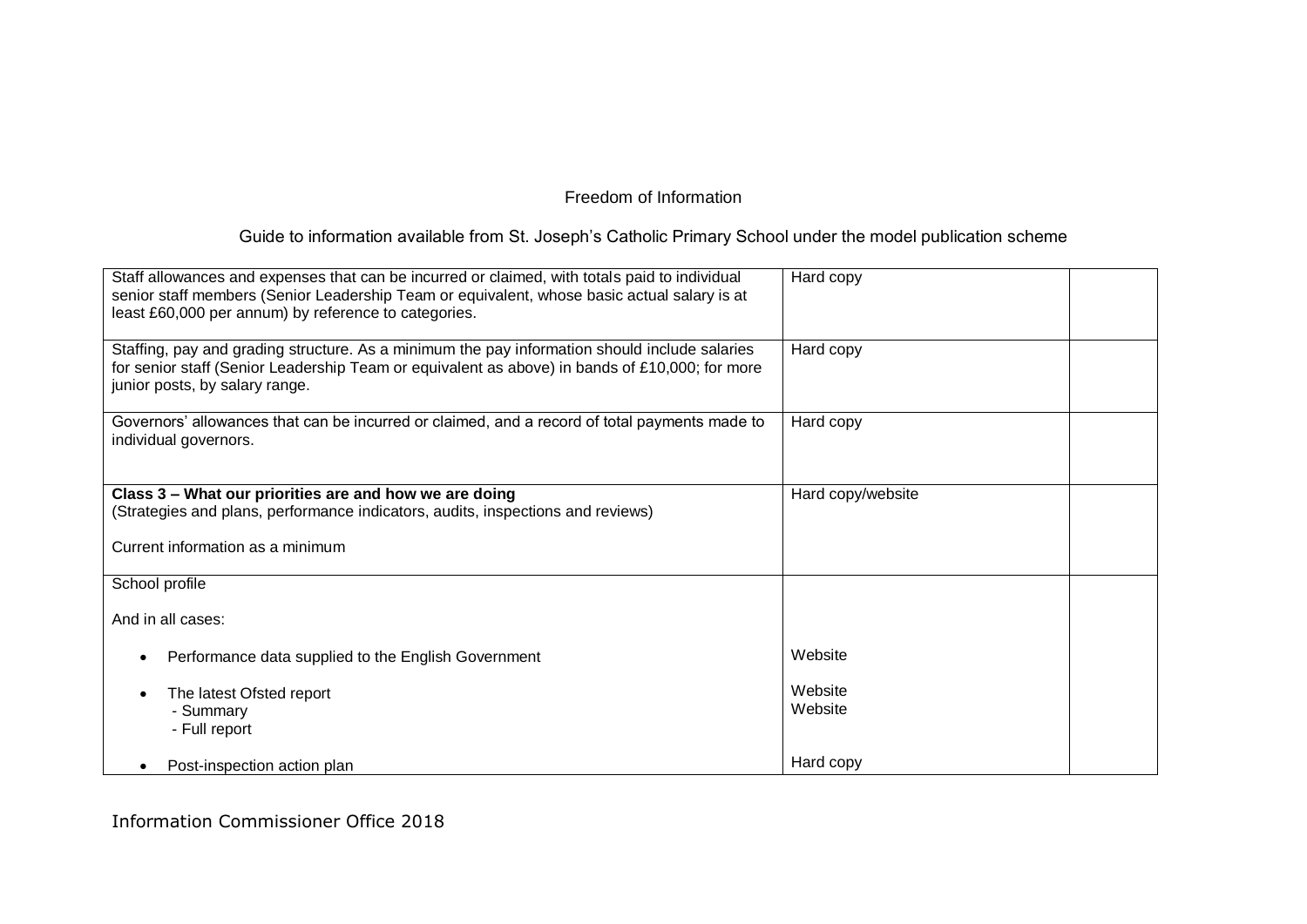### Guide to information available from St. Joseph's Catholic Primary School under the model publication scheme

| Performance management policy and procedures adopted by the governing body.                                                                                                                                                                                                                                                                                                                                          | Hard copy                         |
|----------------------------------------------------------------------------------------------------------------------------------------------------------------------------------------------------------------------------------------------------------------------------------------------------------------------------------------------------------------------------------------------------------------------|-----------------------------------|
| The school's future plans; proposals for and any consultation on the future of the school, such<br>as a change in status                                                                                                                                                                                                                                                                                             | Hard copy/website (when relevant) |
| Safeguarding and child protection                                                                                                                                                                                                                                                                                                                                                                                    | Hard copy/website                 |
| Class 4 – How we make decisions<br>(Decision making processes and records of decisions)<br>Current and previous three years as a minimum                                                                                                                                                                                                                                                                             | Hard copy                         |
| Admissions policy/decisions (not individual admission decisions) – where applicable                                                                                                                                                                                                                                                                                                                                  | Hard copy/website                 |
| Agendas and minutes of meetings of the governing body and its committees. (NB this will<br>exclude information that is properly regarded as private to the meetings).                                                                                                                                                                                                                                                | Hard copy                         |
| Class 5 - Our policies and procedures<br>(Current written protocols, policies and procedures for delivering our services and<br>responsibilities)                                                                                                                                                                                                                                                                    | Website                           |
| Current information only.<br>As a minimum these must include policies, procedures and documents that the school is<br>required to have by statute or by its funding agreement or equivalent, or by the Welsh or English<br>government or the Northern Ireland Executive. These will include policies and procedures for<br>handling information requests. In addition, for Wales, this will include a Welsh Language |                                   |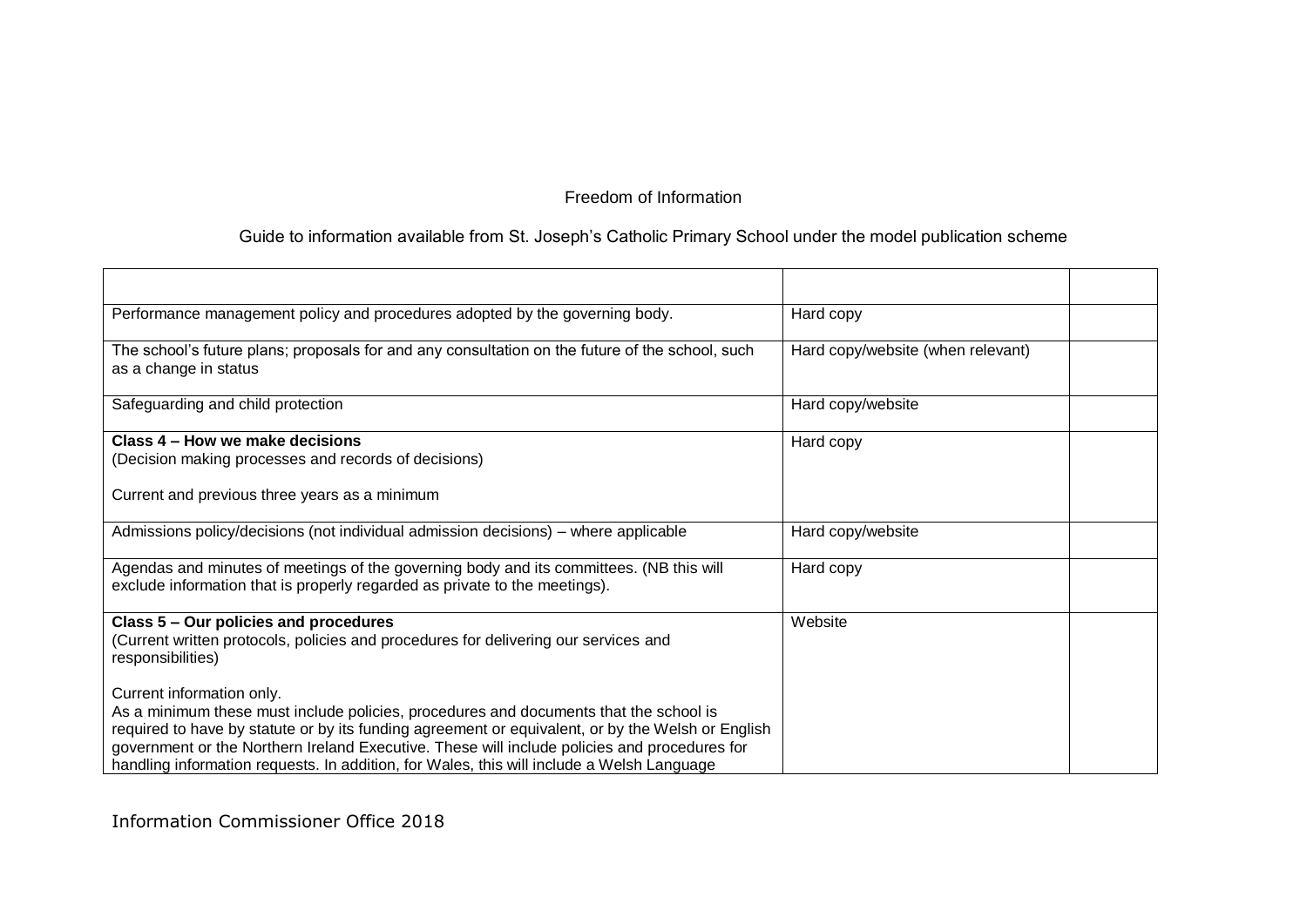# Guide to information available from St. Joseph's Catholic Primary School under the model publication scheme

| Scheme in accordance with the Welsh Language Act 1993. For Northern Ireland, this will<br>include an equality scheme / statement in accordance with the Northern Ireland Act 1998.                                         |                                                                                  |
|----------------------------------------------------------------------------------------------------------------------------------------------------------------------------------------------------------------------------|----------------------------------------------------------------------------------|
| Records management and personal data policies, including:<br>Information security policies<br>$\bullet$<br>Records retention, destruction and archive policies<br>Data protection (including information sharing policies) | Website                                                                          |
| Class 6 - Lists and Registers<br>Currently maintained lists and registers only (this does not include the attendance register).                                                                                            |                                                                                  |
| Curriculum circulars and statutory instruments                                                                                                                                                                             | Hard copy                                                                        |
| Disclosure logs                                                                                                                                                                                                            | Hard copy                                                                        |
| Asset register                                                                                                                                                                                                             | Hard copy                                                                        |
| Any information the school is currently legally required to hold in publicly available registers                                                                                                                           | Hard copy                                                                        |
| Class 7 - The services we offer<br>(Information about the services we offer, including leaflets, guidance and newsletters produced<br>for the public and businesses)<br>Current information only                           | Hard copy or website; some<br>information may only be available by<br>inspection |
| Extra-curricular activities                                                                                                                                                                                                | Hard copy                                                                        |
| Out of school clubs                                                                                                                                                                                                        | Hard copy                                                                        |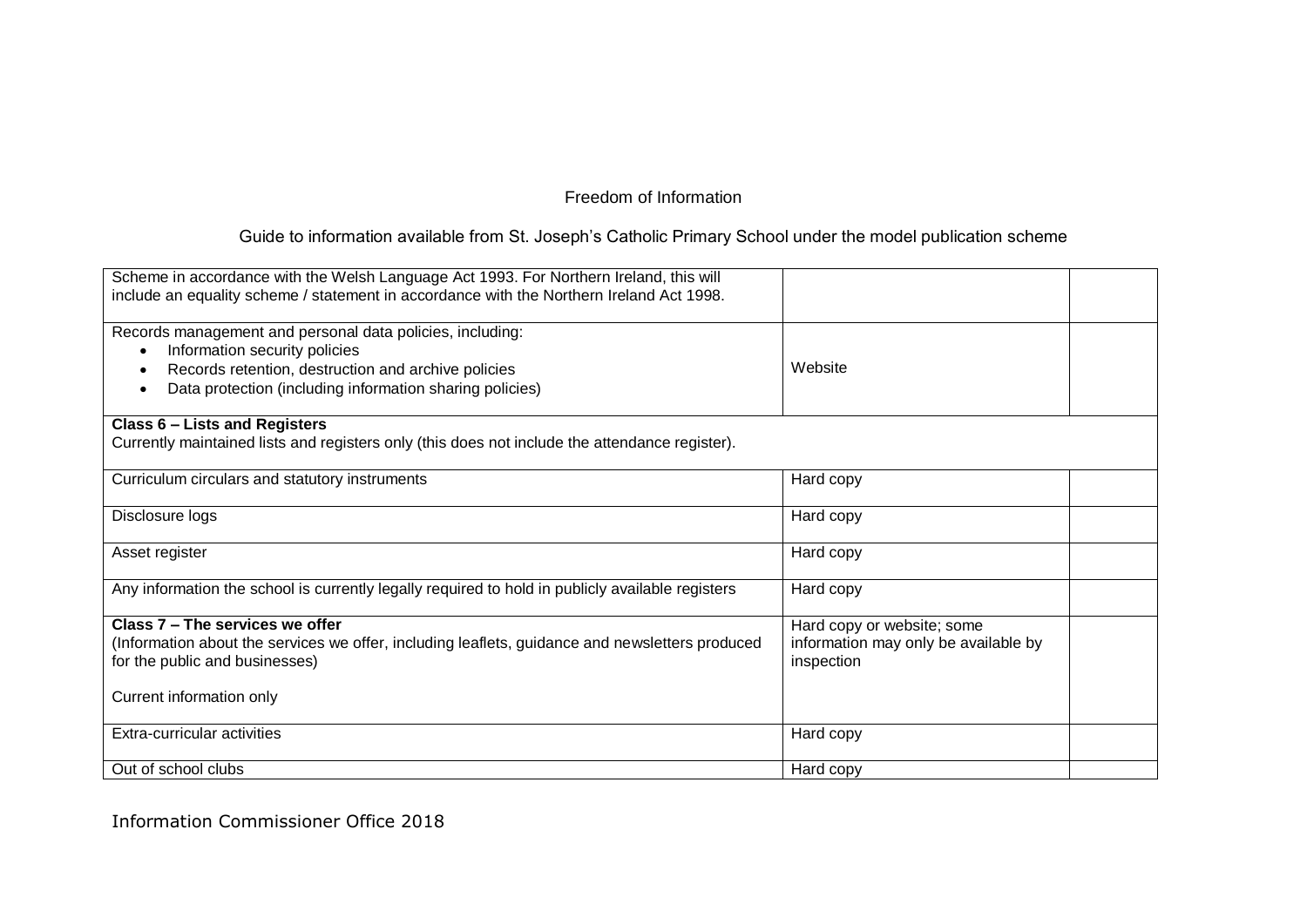# Guide to information available from St. Joseph's Catholic Primary School under the model publication scheme

| Services for which the school is entitled to recover a fee, together with those fees | Hard copy         |  |
|--------------------------------------------------------------------------------------|-------------------|--|
|                                                                                      |                   |  |
| School publications, leaflets, books and newsletters                                 | Hard copy/website |  |
|                                                                                      |                   |  |
|                                                                                      |                   |  |